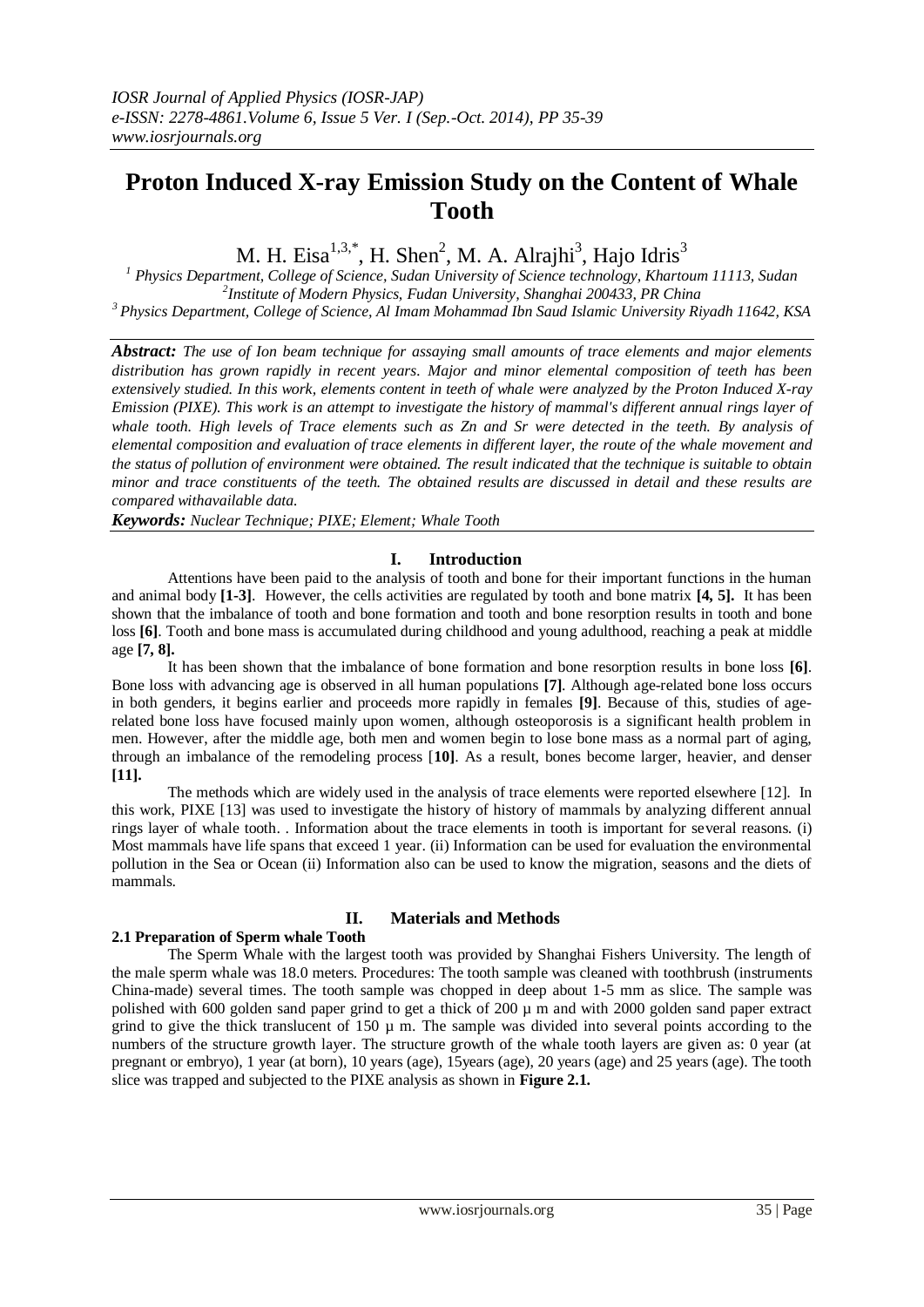

**Figure 2.1.**The slice of Sperm Whale Tooth

## **2.2 External Beam PIXE**

External beam PIXE analysis was performed at the NEC-9SDH-2 Pelletron tandem accelerator at Fudan. The proton beam energy was 3 MeV. The proton beam leaves the vacuum system of the accelerator through a 7.5 μ m Kapton window. After passing through a short distance in air, the beam hits the target with a small spot of size l mm in diameter. X-rays emitted from the target are measured with a Si (Li) detector. The energy resolution of the detector was 180 eV at 5.9 KeV. A thin 25.4µm beryllium window is placed in front of Si (Li) detector. The experimental setup in this study is designed as followings: The detector was positioned at 90° with respect to the beam direction. The distance between the beam exit window and the target and between the target and the detector axis were each 10 mm. The angles between the incident proton beam and the target (θ) and between the target and the detector axis (φ) are each 45 º. Each target was put into the external beam PIXE and bombarded with a 3.0 MeV proton beam. The beam current was about 0.4nA. During the measurements at least two spots on the sample surface were irradiated per run. The exposure time was 10 to 15 minutes. All the spectra were registered with Multi-channel buffer on 2048 channel pulse-height analyzer. The obtained spectra were kept in a PC-computer for analysis.

# **III. Results and discussion**

The material under analysis came from Shanghai Fishers University. The structure growth of the whale tooth layers are given as: 0 year (at pregnant or embryo), 1 year (at born), 10 years (age), 15years (age), 20 years (age) and 25 years (age). The thus prepared samples served to determine the content of the following elements: P, S, Ca, V, Mn, Fe, Ni, Cu, Zn, and Sr in sperm whale tooth, using PIXE method. The Sr/Ca and Zn/Ca ratios were also calculated. The ratios of the peaks areas of the micro and macro elements under study are shown in

| <b>Table 3.1</b> The Chemical composition inside each annual rings layer (unit: $103$ ) |                |                  |                |                  |                  |                 |
|-----------------------------------------------------------------------------------------|----------------|------------------|----------------|------------------|------------------|-----------------|
| Ratio                                                                                   | 0 Year         | Year             | 10 Year        | 15 Year          | 20 Year          | 25 Year         |
| P/Ca                                                                                    | $51.61 + 0.77$ | $39.37+0.40$     | $63.71 + 0.26$ | $+0.52$<br>16.70 | $76.31 + 0.62$   | $82.50+0.41$    |
| V/Ca                                                                                    | $0.95 + 0.48$  | $0.78 + 0.27$    | $0.42+0.12$    | $0.82 + 0.48$    | n. d             | n. d            |
| Fe/Ca                                                                                   | $4.60+0.45$    | $6.14 + 0.25$    | $1.33+0.10$    | $1.72 + 0.36$    | $1.14 + 0.23$    | $1.70+0.14$     |
| Ni/Ca                                                                                   | n. d           | $2.64 + 0.16$    | $0.71 + 0.01$  | $0.30 + 0.27$    | $0.58 + 0.18$    | $1.03 + 0.11$   |
| Cu/Ca                                                                                   | $0.28 + 0.26$  | $0.81 + 0.13$    | $0.12+0.01$    | $0.48 + 0.48$    | n. d             | $0.40 + 0.01$   |
| Zn/Ca                                                                                   | $32.27+0.58$   | $37.93 + 0.35$   | $18.57+0.15$   | $32.38 + 0.24$   | $20.32 + 0.33$   | $19.48 + 0.21$  |
| Sr/Ca                                                                                   | $17.37+0.40$   | $18.38 \pm 0.26$ | $10.57+0.10$   | $20.63 \pm 0.42$ | $10.98 \pm 0.23$ | $9.47 \pm 0.15$ |

**Table 3.1.**

Note: n. d: no detected, peak area of the element ratio.

It was found that the ratio of P/Ca inside different rings layer are very high compared to the ratios of the other elements as shown in **Table 3.1**. The P/ Ca, is very low at 15 years -old, the specific value of P/ Ca is  $16.704 \pm 0.518$ (unit:  $10^{-3}$ ) (**Figure 3.1**). The elements P, Ca, Fe, Zn and Sr are relatively high in whale tooth while, V, Ni and Cu are very low levels.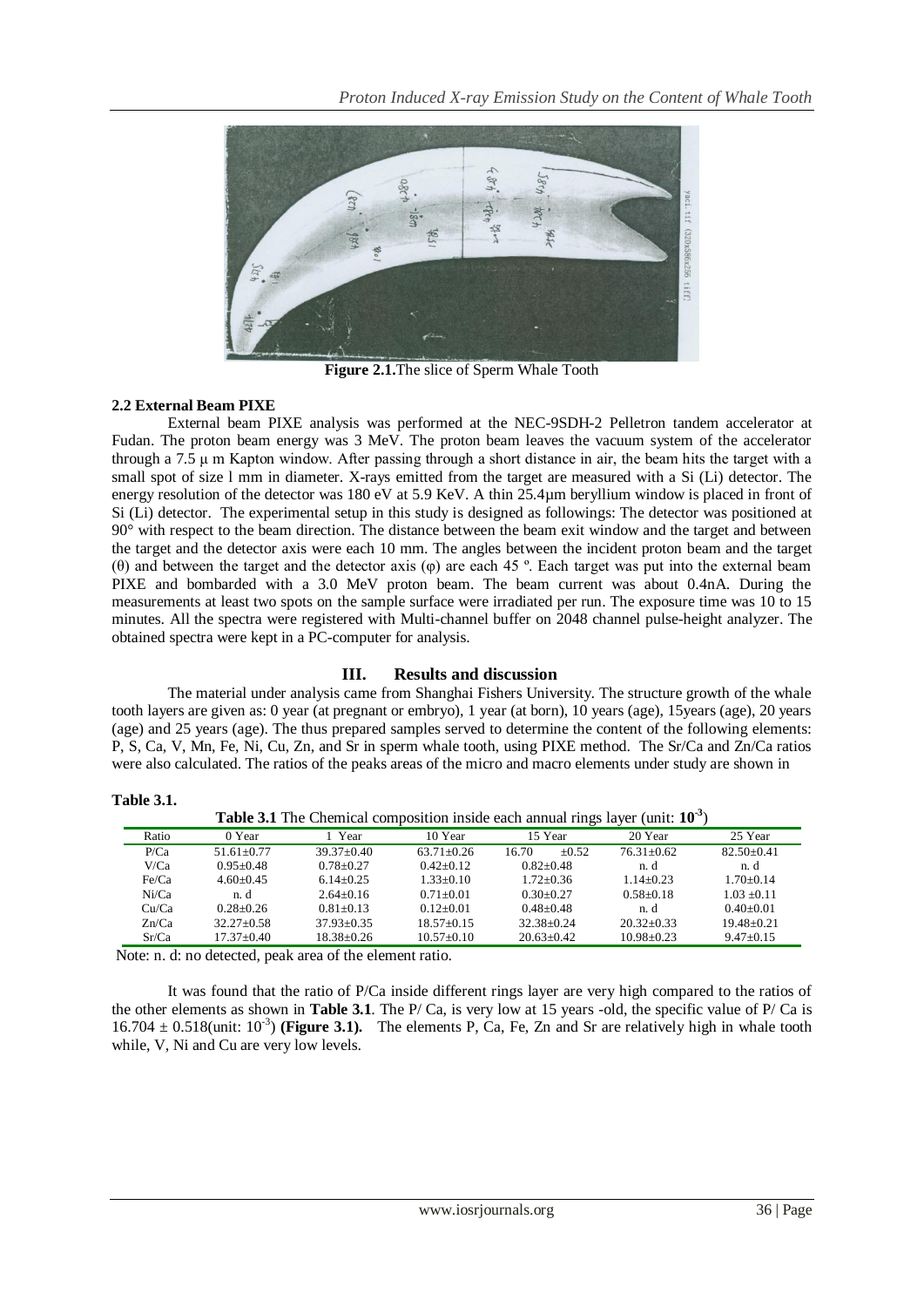

**Figure 3.1** The P/ Ca ratio inside each annual rings layer

For Zinc and Ca, statistically significant increases in the Zn/Ca ratio with age of an individual were observed at (born, 1 years) (37.93±0.35) (unit: 10-3 )1 years (**Figure 3.2).** However, **z**inc and strontium in this study showed a different pattern of elemental profile. The chemical composition Sr, since the embryo to the birth was gradually increased. At 10 years, the Sr value inside the annual rings layer was decreased, later on, from 10 years to 15 years, gradual increased then decreased gradually. Among the trace elements Fe, Zn, and Sr contents were relatively high compared to the other trace elements such as V, Cu and Ni in all the samples. Therefore, we took notice of the annual rings layer change of the content Zn and Sr.



**Figure 3.2** The Zn/ Ca ratio inside each annual rings layer

**Figure 3.2** shows the relation between the ratios of Zn/Ca, and age of annual rings of tooth. The relation between the ratios of Sr/Ca and annual rings age of tooth is given in **Figure 3.3**. Annual change of the Zn and Sr indicated the same tendency; both elements were higher in born, but lower in elderly age. This fact suggests that annual pattern for living of the whale tooth reflects the change of Zn and Sr content since Zn are the essential elements for mammals but Sr is not. The migration behavior may cause annual change of the Zn and Sr Content. Moreover, patterns such as trace element volumes due to the different environment remain forever encoded in the teeth since the teeth do not decalcify unlike bone.



**Figure 3.3** The Sr/Ca ratios inside each annual ring layer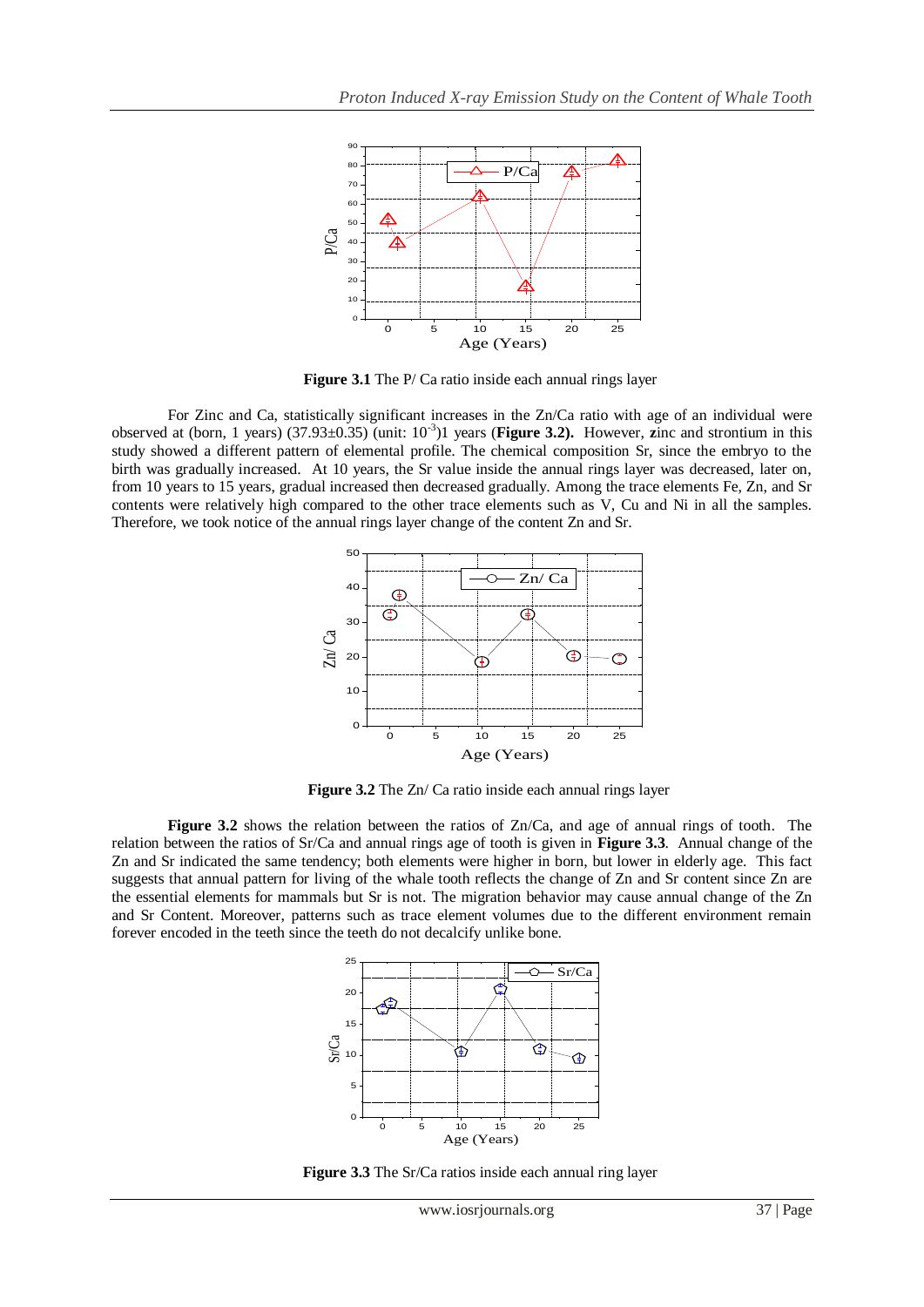A PIXE analysis was performed to investigate the annual individual patterns. **Figure 3.4** shows the relation between the ratios of Mn/Ca, Fe/Ca, Ni/Ca and Cu/Ca, and age. These elements may give indication about the influence of environmental factors, pollution and movement of whale.



**Figure 3.4** The Mn/Ca, Fe/Ca, Ni/Ca, Cu/Ca ration in Whale Tooth

In the course of examination, statistically significant differences were found between the content of the elements studied in different annual rings layer of a whale tooth. The results can reflect environmental and living conditions of the whale, dietary habits and uptake of some elements. Tooth has been indicated as dose monitors for elemental exposure. However, the results clearly show that the elemental levels inside annual rings layer are different.

## **IV. Conclusion**

From study on whale tooth, the results may give indication about the influence of environmental factors, pollution, living conditions, uptake of some elements and movement of whale.

### **Acknowledgements**

The authors wish to acknowledge the excellent experimental conditions provided by the group of Accelerator Laboratory of Fudan University.

#### **References**

- [1]. J. B. Beattie and A. Avenell, Nutrition Research Review, **5** (1992) 167-188
- [2]. F. Peters, K. Schwarz, M. Epple, Thermochimica Acta **361** (2000) 131-138
- [3]. J. Yoshinaga, T. Suzuki and M. Morita, Sci Total Environ. **79(3)** (1989) 209-21
- [4]. L. Knott, and A. J. Bailey, C, Bone **22** (1998) 181–187
- [5]. J. A. Buckwalter, M. J. Glimcher, R. R. Cooper and R. Recker, Instr. Course Lect. **45** (1996) 371-386
- [6]. M. Gunness-Hey and j. m. Hock, Metab Bone Dis Rel Res **5** (1984) 177–181
- [7]. R. B. Mazess, Clin Orthop **165** (1982) 239 –252.
- [8]. R. J. COLMAN, M. A. LANE, N. BINKLEY et al., Bone **24 (1)** (1999) 17-23
- [9]. S. Hough, Fast and slow bone losers. Drugs Aging, **12** (1998)1–7.
- [10]. J. Aerssens, S. Boonen, J. Joly and J. Dequeker, Journal of Endocrinology **155**, (1997) 411–421
- M. B. Andrew, M. G. Alison, D. W. John et al., Int J Med Sci 1(2004)170-180
- [12]. M. F. Basle, Y. Mauras, M. Audran, P. Clochon, A. Rebel, P. Allain, J Bone Miner Res, **5(1)** (1990) 41-7
- [13]. S. A. E. Johansson, J. L. Campbell, PIXE, A Novel technique for Elemental Analysis, Wiley, Chichester, (1988)

#### **List of Figures**

**Figure 3.1** The P/ Ca ratio inside each annual rings layer

- **Figure 3.2** The Zn/ Ca ratio inside each annual rings layer
- **Figure 3.3** The Sr/Ca ratios inside each annual ring layer
- **Figure 3.4** The Mn/Ca, Fe/Ca, Ni/Ca, Cu/Ca ration in Whale Tooth

#### **List of Tables**

**Table 2.1** Main characteristics and parameters of PIXE Set-Ups **Table 3.1** The chemical composition inside each annual rings layer (unit: **10-3** )

## **Paper Information:**

Text File: Microsoft Word XP Professional Graphics format: TIFF Font: Times